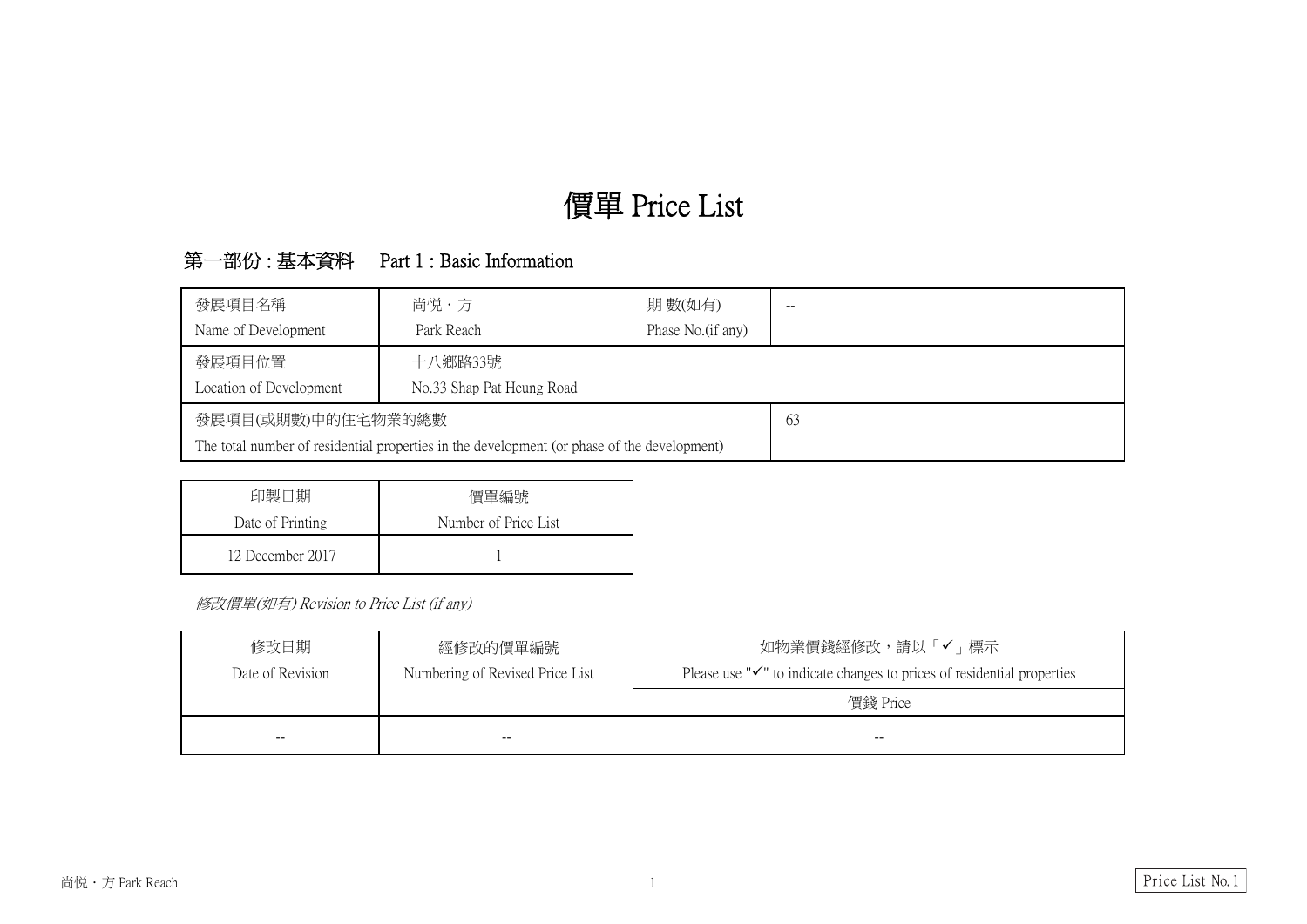### 第二部份 : 面積及售價資料 Part 2 : Information on Area and Price

| 物業的描述                               |                |                             | 實用面積                                              | 其他指明項目的面積(不計算入實用面積) |                                      |                                                                   |          |       |                 |        |                |                 |                |         |      |  |
|-------------------------------------|----------------|-----------------------------|---------------------------------------------------|---------------------|--------------------------------------|-------------------------------------------------------------------|----------|-------|-----------------|--------|----------------|-----------------|----------------|---------|------|--|
| Description of Residential Property |                |                             | (包括露台,工作平台及陽台(如有))                                | $(\vec{\pi})$       | 每平方米 / 呎售價                           | Area of other specified items (Not included in the Saleable Area) |          |       |                 |        |                |                 |                |         |      |  |
|                                     |                |                             | 平方米(平方呎)                                          | Price               | 元,每平方米                               |                                                                   | 平方米(平方呎) |       |                 |        |                |                 |                |         |      |  |
|                                     |                |                             | Saleable Area                                     | $(\$)$              | (元,每平方呎)                             | sq. metre (sq. ft.)                                               |          |       |                 |        |                |                 |                |         |      |  |
|                                     |                |                             | (including balcony, utility platform and          |                     | Unit Rate of Saleable Area           | 空調機房                                                              | 窗台       | 閣樓    | 平台              | 花園     | 停車位            | 天台              | 梯屋             | 前庭      | 庭院   |  |
| 大廈名稱                                | 樓層             | 單位                          | verandah, if any)<br>sq. metre (sq. ft.)          |                     | \$ per sq. metre<br>$$$ per sq. ft.) | Air-                                                              | Bay      | Cock- | Flat            | Garden | Parking        | Roof            | Stair-         | Terrace | Yard |  |
| <b>Block Name</b>                   | Floor          | Unit                        |                                                   |                     |                                      | conditioning                                                      | window   | loft  | roof            |        | space          |                 | hood           |         |      |  |
|                                     |                |                             |                                                   |                     |                                      | plant room                                                        |          |       |                 |        |                |                 |                |         |      |  |
|                                     |                |                             | 28.831 (310)                                      |                     | 194,097                              |                                                                   |          |       |                 |        |                |                 |                |         |      |  |
|                                     | 8              | A                           | 露台 Balcony: 2.0 (22);                             | 5,596,000           |                                      |                                                                   |          |       |                 |        |                | 16.772          |                |         |      |  |
|                                     |                |                             | 工作平台 Utility Platform: 1.5 (16)                   |                     | (18,052)                             |                                                                   |          |       |                 |        |                | (181)           |                |         |      |  |
|                                     |                |                             | 25.386 (273)                                      |                     | 205,349                              |                                                                   |          |       |                 |        |                |                 |                |         |      |  |
|                                     |                | A                           | 露台 Balcony: -;                                    | 5,213,000           |                                      |                                                                   |          |       | 19.833<br>(213) |        |                |                 |                |         |      |  |
|                                     |                |                             | 工作平台 Utility Platform: -                          |                     | (19,095)                             |                                                                   |          |       |                 |        |                |                 |                |         |      |  |
|                                     |                |                             | 19.609 (211)                                      |                     | 219,542                              |                                                                   |          |       |                 |        |                |                 |                |         |      |  |
|                                     | $8\,$          | B                           | 露台 Balcony: 2.0 (22);                             | 4,305,000           |                                      |                                                                   |          |       |                 |        | $\sim$         | 15.916<br>(171) | $\blacksquare$ |         |      |  |
|                                     |                |                             | 工作平台 Utility Platform: -                          |                     | (20, 403)                            |                                                                   |          |       |                 |        |                |                 |                |         |      |  |
|                                     |                |                             | 19.609 (211)                                      |                     | 177,929                              |                                                                   |          |       |                 |        |                |                 |                |         |      |  |
|                                     | $\overline{7}$ | $\mathbf B$                 | 露台 Balcony: 2.0 (22);                             | 3,489,000           |                                      |                                                                   |          |       |                 |        |                |                 |                |         |      |  |
|                                     |                |                             | 工作平台 Utility Platform: -                          |                     | (16,536)                             |                                                                   |          |       |                 |        |                |                 |                |         |      |  |
|                                     |                |                             | 19.609 (211)                                      |                     | 176,348                              |                                                                   |          |       |                 |        |                |                 |                |         |      |  |
|                                     | 6              | B                           | 露台 Balcony: 2.0 (22);                             | 3,458,000           |                                      |                                                                   |          |       |                 |        |                |                 |                |         |      |  |
|                                     |                |                             | 工作平台 Utility Platform: -                          |                     | (16,389)                             |                                                                   |          |       |                 |        |                |                 |                |         |      |  |
|                                     | 5              | B                           | 19.609 (211)                                      | 3,426,000           | 174,716                              |                                                                   |          |       |                 |        |                |                 |                |         |      |  |
|                                     |                |                             | 露台 Balcony: 2.0 (22);                             |                     |                                      |                                                                   |          |       |                 |        |                |                 |                |         |      |  |
|                                     |                |                             | 工作平台 Utility Platform: -                          |                     | (16,237)                             |                                                                   |          |       |                 |        |                |                 |                |         |      |  |
|                                     | $\mathfrak{Z}$ | B                           | 19.609 (211)                                      |                     | 173,084                              |                                                                   |          |       |                 |        |                |                 |                |         |      |  |
|                                     |                |                             | 露台 Balcony: 2.0 (22);                             | 3,394,000           |                                      |                                                                   |          |       |                 |        |                |                 |                |         |      |  |
|                                     |                |                             | 工作平台 Utility Platform: -                          |                     | (16,085)                             |                                                                   |          |       |                 |        |                |                 |                |         |      |  |
| 尚悦・方                                | $\mathbf{2}$   | $\mathbf B$                 | 19.609 (211)                                      | 3,345,000           | 170,585                              |                                                                   |          |       |                 |        |                |                 |                |         |      |  |
| Park Reach                          |                |                             | 露台 Balcony: 2.0 (22);<br>工作平台 Utility Platform: - |                     | (15,853)                             |                                                                   |          |       |                 |        |                |                 |                |         |      |  |
|                                     |                |                             | 17.802 (192)                                      |                     | 177,283                              |                                                                   |          |       |                 |        |                |                 |                |         |      |  |
|                                     | $\mathbf{1}$   | B                           | 露台 Balcony: -;                                    | 3,156,000           |                                      |                                                                   |          |       |                 |        |                |                 |                |         |      |  |
|                                     |                |                             | 工作平台 Utility Platform: -                          |                     | (16, 438)                            |                                                                   |          |       |                 |        |                |                 |                |         |      |  |
|                                     |                |                             | 28.457 (306)                                      |                     | 195,383                              |                                                                   |          |       |                 |        |                |                 |                |         |      |  |
|                                     | 8              | $\mathcal{C}$               | 露台 Balcony: 2.0 (22);                             | 5,560,000           |                                      |                                                                   |          |       |                 |        | $\mathbf{r}$   | 15.819          |                |         |      |  |
|                                     |                |                             | 工作平台 Utility Platform: 1.5 (16)                   |                     | (18, 170)                            |                                                                   |          |       |                 |        |                | (170)           |                |         |      |  |
|                                     |                |                             | 28.457 (306)                                      |                     | 169,343                              |                                                                   |          |       |                 |        |                |                 |                |         |      |  |
|                                     | 7              | $\mathcal{C}$               | 露台 Balcony: 2.0 (22);                             | 4,819,000           |                                      |                                                                   |          |       |                 |        |                |                 |                |         |      |  |
|                                     |                |                             | 工作平台 Utility Platform: 1.5 (16)                   |                     | (15,748)                             |                                                                   |          |       |                 |        |                |                 |                |         |      |  |
|                                     |                |                             | 28.457 (306)                                      |                     | 167,867                              |                                                                   |          |       |                 |        |                |                 |                |         |      |  |
|                                     | 6              | $\mathcal{C}_{\mathcal{C}}$ | 露台 Balcony: 2.0 (22);                             | 4,777,000           |                                      |                                                                   |          |       |                 |        |                |                 |                |         |      |  |
|                                     |                |                             | 工作平台 Utility Platform: 1.5 (16)                   |                     | (15,611)                             |                                                                   |          |       |                 |        |                |                 |                |         |      |  |
|                                     |                |                             | 28.457 (306)                                      |                     | 166,391                              |                                                                   |          |       |                 |        |                |                 |                |         |      |  |
|                                     | 5              | $\mathcal{C}$               | 露台 Balcony: 2.0 (22);                             | 4,735,000           |                                      |                                                                   |          |       |                 |        | $\blacksquare$ |                 |                |         |      |  |
|                                     |                |                             | 工作平台 Utility Platform: 1.5 (16)                   |                     | (15, 474)                            |                                                                   |          |       |                 |        |                |                 |                |         |      |  |
|                                     |                |                             | 28.457 (306)                                      |                     | 164,915                              |                                                                   |          |       |                 |        |                |                 |                |         |      |  |
|                                     | $\mathfrak{Z}$ | $\mathcal{C}$               | 露台 Balcony: 2.0 (22);                             | 4,693,000           |                                      |                                                                   |          |       |                 |        |                |                 |                |         |      |  |
|                                     |                |                             | 工作平台 Utility Platform: 1.5 (16)                   |                     | (15,337)                             |                                                                   |          |       |                 |        |                |                 |                |         |      |  |
|                                     |                |                             | 28.457 (306)                                      |                     | 162,666                              |                                                                   |          |       |                 |        |                |                 |                |         |      |  |
|                                     | $\overline{2}$ | $\mathcal{C}$               | 露台 Balcony: 2.0 (22);                             | 4,629,000           |                                      |                                                                   |          |       |                 |        |                |                 |                |         |      |  |
|                                     |                |                             | 工作平台 Utility Platform: 1.5 (16)                   |                     | (15, 127)                            |                                                                   |          |       |                 |        |                |                 |                |         |      |  |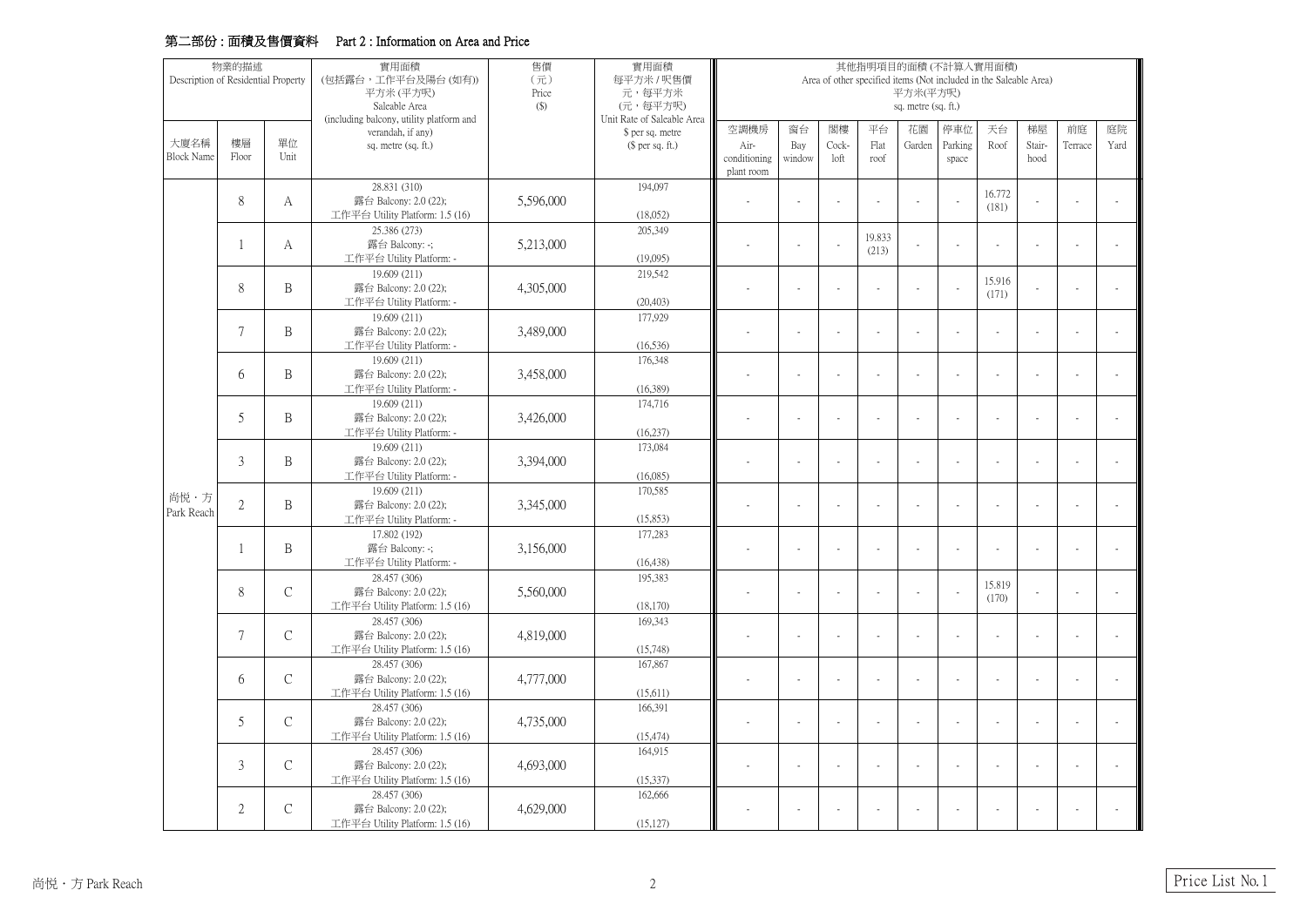| 物業的描述<br>Description of Residential Property |                |               | 實用面積<br>(包括露台,工作平台及陽台(如有))<br>平方米(平方呎)<br>Saleable Area<br>(including balcony, utility platform and | 售價<br>$(\vec{\pi})$<br>Price<br>$(\$)$ | 實用面積<br>每平方米 / 呎售價<br>元,每平方米<br>(元,每平方呎)<br>Unit Rate of Saleable Area | 其他指明項目的面積(不計算入實用面積)<br>Area of other specified items (Not included in the Saleable Area)<br>平方米(平方呎)<br>sq. metre (sq. ft.) |                     |                     |                    |              |                         |            |                      |               |            |
|----------------------------------------------|----------------|---------------|-----------------------------------------------------------------------------------------------------|----------------------------------------|------------------------------------------------------------------------|-----------------------------------------------------------------------------------------------------------------------------|---------------------|---------------------|--------------------|--------------|-------------------------|------------|----------------------|---------------|------------|
| 大廈名稱<br><b>Block Name</b>                    | 樓層<br>Floor    | 單位<br>Unit    | verandah, if any)<br>sq. metre (sq. ft.)                                                            |                                        | \$ per sq. metre<br>$$$ per sq. ft.)                                   | 空調機房<br>Air-<br>conditioning<br>plant room                                                                                  | 窗台<br>Bay<br>window | 閣樓<br>Cock-<br>loft | 平台<br>Flat<br>roof | 花園<br>Garden | 停車位<br>Parking<br>space | 天台<br>Roof | 梯屋<br>Stair-<br>hood | 前庭<br>Terrace | 庭院<br>Yard |
|                                              |                | $\mathcal{C}$ | 25.059 (270)<br>露台 Balcony: -;<br>工作平台 Utility Platform: -                                          | 4,878,000                              | 194,661<br>(18,067)                                                    |                                                                                                                             |                     |                     | 9.829<br>(106)     |              |                         |            |                      |               |            |
|                                              | 8              | D             | 26.848 (289)<br>露台 Balcony: 2.0 (22);<br>工作平台 Utility Platform: 1.5 (16)                            | 4,326,000                              | 161,129<br>(14,969)                                                    |                                                                                                                             |                     |                     |                    |              |                         |            |                      |               |            |
|                                              | 7              | D             | 26.848 (289)<br>露台 Balcony: 2.0 (22);<br>工作平台 Utility Platform: 1.5 (16)                            | 4,269,000                              | 159,006<br>(14,772)                                                    |                                                                                                                             |                     |                     |                    |              |                         |            |                      |               |            |
|                                              | 6              | D             | 26.848 (289)<br>露台 Balcony: 2.0 (22);<br>工作平台 Utility Platform: 1.5 (16)                            | 4,232,000                              | 157,628<br>(14, 644)                                                   |                                                                                                                             |                     |                     |                    |              |                         |            |                      |               |            |
|                                              | 5              | D             | 26.848 (289)<br>露台 Balcony: 2.0 (22);<br>工作平台 Utility Platform: 1.5 (16)                            | 4,194,000                              | 156,213<br>(14,512)                                                    |                                                                                                                             |                     |                     |                    |              |                         |            |                      |               |            |
|                                              | $\mathfrak{Z}$ | D             | 26.848 (289)<br>露台 Balcony: 2.0 (22);<br>工作平台 Utility Platform: 1.5 (16)                            | 4,156,000                              | 154,797<br>(14, 381)                                                   |                                                                                                                             |                     |                     |                    |              |                         |            |                      |               |            |
|                                              | $\overline{2}$ | D             | 26.848 (289)<br>露台 Balcony: 2.0 (22);<br>工作平台 Utility Platform: 1.5 (16)                            | 4,099,000                              | 152,674<br>(14, 183)                                                   |                                                                                                                             |                     |                     |                    |              |                         |            |                      |               |            |
| 尚悦・方<br>Park Reach                           |                | D             | 23.378 (252)<br>露台 Balcony: -;<br>工作平台 Utility Platform: -                                          | 4,092,000                              | 175,036<br>(16, 238)                                                   |                                                                                                                             |                     |                     | 3.735<br>(40)      |              |                         |            |                      |               |            |
|                                              | 8              | $\mathbf E$   | 26.835 (289)<br>露台 Balcony: 2.0 (22);<br>工作平台 Utility Platform: 1.5 (16)                            | 4,294,000                              | 160,015<br>(14, 858)                                                   |                                                                                                                             |                     |                     |                    |              |                         |            |                      |               |            |
|                                              | 7              | $\mathbf E$   | 26.835 (289)<br>露台 Balcony: 2.0 (22);<br>工作平台 Utility Platform: 1.5 (16)                            | 4,237,000                              | 157,891<br>(14,661)                                                    |                                                                                                                             |                     |                     |                    |              |                         |            |                      |               |            |
|                                              | 6              | $\mathbf E$   | 26.835 (289)<br>露台 Balcony: 2.0 (22);<br>工作平台 Utility Platform: 1.5 (16)                            | 4,199,000                              | 156,475<br>(14,529)                                                    |                                                                                                                             |                     |                     |                    |              |                         |            |                      |               |            |
|                                              | 5              | $\mathbf E$   | 26.835 (289)<br>露台 Balcony: 2.0 (22);<br>工作平台 Utility Platform: 1.5 (16)                            | 4,161,000                              | 155,059<br>(14,398)                                                    |                                                                                                                             |                     |                     |                    |              |                         |            |                      |               |            |
|                                              | $\mathfrak{Z}$ | $\mathbf E$   | 26.835 (289)<br>露台 Balcony: 2.0 (22);<br>工作平台 Utility Platform: 1.5 (16)                            | 4,123,000                              | 153,643<br>(14,266)                                                    |                                                                                                                             |                     |                     |                    |              |                         |            |                      |               |            |
|                                              | $\overline{2}$ | $\mathbf E$   | 26.835 (289)<br>露台 Balcony: 2.0 (22);<br>工作平台 Utility Platform: 1.5 (16)                            | 4,066,000                              | 151,519<br>(14,069)                                                    |                                                                                                                             |                     |                     |                    |              |                         |            |                      |               |            |
|                                              |                | $\mathbf E$   | 23.365 (252)<br>露台 Balcony: -;<br>工作平台 Utility Platform: -                                          | 4,059,000                              | 173,721<br>(16, 107)                                                   |                                                                                                                             |                     |                     | 3.735<br>(40)      |              |                         |            |                      |               |            |

Price List No. 1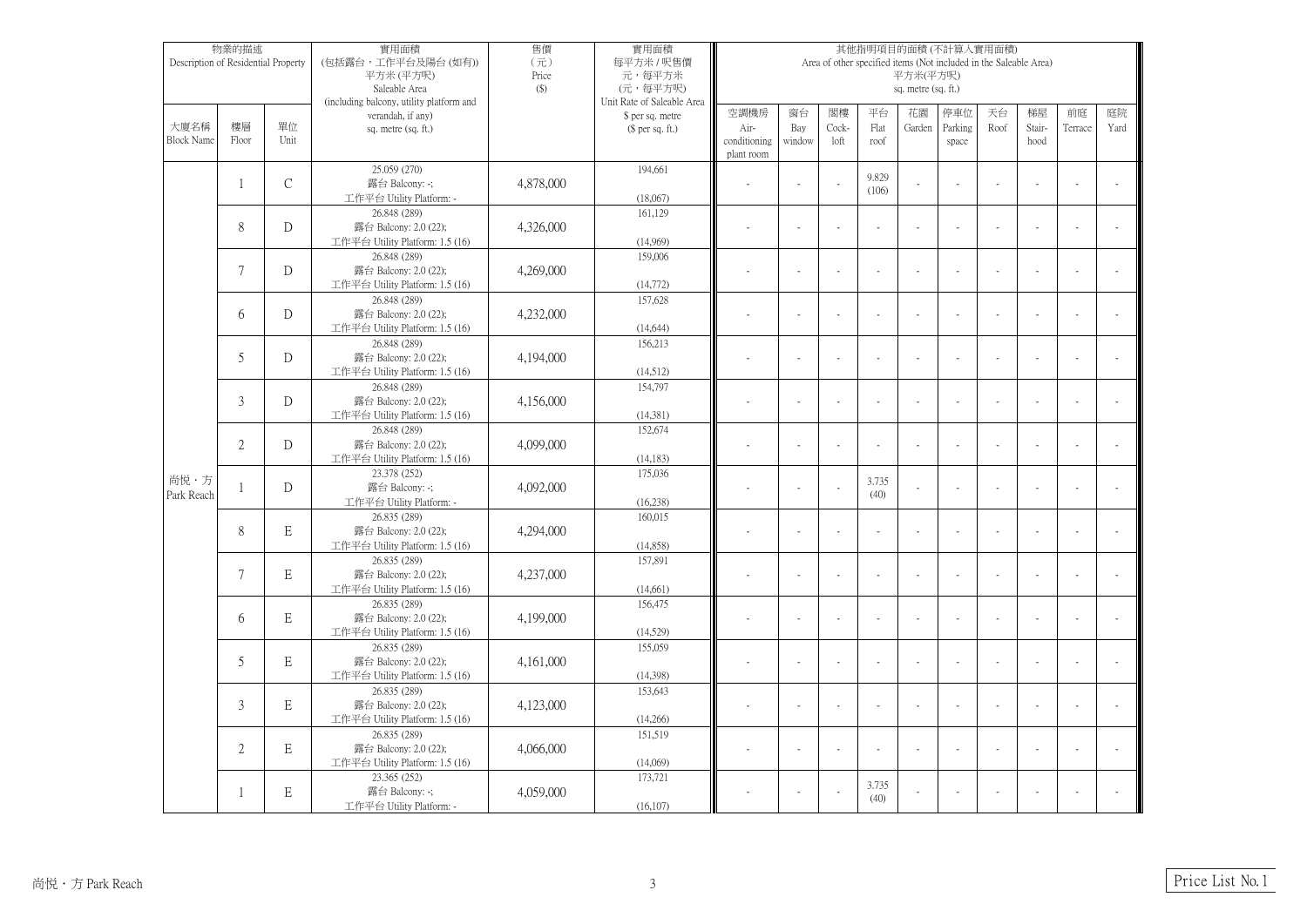#### 第三部份 : 其他資料 Part 3 : Other Information

#### 第52(1)條/Section 52(1)

在某人就指明住宅物業與擁有人訂立臨時買賣合約時,該人須向擁有人支付售價的5%的臨時訂金。

A preliminary deposit of 5% of the purchase price is payable by a person to the owner on entering into a preliminary agreement for sale and purchase in respect of the specified residential property with the owner.

#### 第53(2)條/Section 53(2)

#### 第53(3)條/Section 53(3)

如某人於某日期訂立臨時買賣合約時,但沒有於該日期後的5個工作日內,就有關住宅物業簽立買賣合約,則 - (i) 該臨時合約即告終止;(ii) 有關的臨時訂金即予沒收;及 (iii) 擁有人不得就該人沒有簽立買賣合約而針對該人提出 進一步申索

#### \*\*\*只提供予第一手買家\*\*\* Privilege Mortgage Payment Method - 120 days Completion : 1% discount from the price (99%) \*\*\*This method is only available to the first hand purchasers\*\*\*

1. 樓價 5%:於買方簽署臨時買賣合約時支付,並於5個工作日內到指定律師樓簽署正式買賣合約。

5% of purchase price : shall be paid by the Purchaser upon signing of the Preliminary Agreement for Sale and Purchase. The Formal Agreement for Sale and Purchase shall be signed at the designated solicitors' office within Agreement for Sale and Purchase.

2. 樓價 5%:於買方簽署臨時買賣合約後30天內支付。

3. 樓價90%:於買方簽署臨時買賣合約後120天內支付;

(i)「特約銀行」提供即供首按;並由賣方安排財務公司提供第二按揭(第二按揭金額最高為樓價三成,首按加二按合共提供不超過樓價九成按揭),買方於簽署臨時買賣合約後120天內於提款日起息供分期,第二按揭首三 十六個月之利率按香港上海匯豐銀行之港元最優惠利率(後稱"優惠利率")減2%(P-2%p.a.)計算,第三十七個月至第六十個月之利率按優惠利率減1%(P-1%p.a.)計算;其後全期按優惠利率加1%(P+1%p.a.)計算,利率浮動, 必須於買方獲「特約銀行」同意承做第一按揭後方成立;或

(ii) 買方可向由賣方安排的財務公司申請按揭貸款,貸款額不超過樓價八成半,買方於簽署臨時買賣合約後120天內於提款日起息供分期,首三十六個月之利率按優惠利率減2%(P-2%p.a.)計算,第三十七個月至第六十個月 之利率按優惠利率減1%(P-1%p.a.)計算;其後全期按優惠利率加1%(P+1%p.a.)計算,利率浮動。

#### 買方及其擔保人(如有的話)須按賣方安排的財務公司的要求提供足夠文件以証明其還款能力,包括但不限於買方及其擔保人的收入證明及/或銀行紀錄。按揭貸款申請須由安排的財務公司獨立審批。安排的財務公司保留 最終批核按揭貸款的決定權。

5% of purchase price : shall be paid by the Purchaser within 30 days after signing of the Preliminary Agreement for Sale and Purchase.

(i) "designated bank" offer first mortgage loan, second mortgage loan will be offered by finance company arranged by the Vendor (the maximum amount of second mortgage offered shall not exceed 30% of the purchase price, and second mortgage offered shall not exceed 90% of the purchase price). Purchasers will have to pay monthly instalments and interest will be accrued starting from the day of drawdown within 120 days from signing of the Prelim interest on second mortgage loan will be calculated at 2% below the Best Lending Rate (P-2%p.a.) as quoted by Hong Kong and Shanghai Banking Corporation Limited ("the Best Lending Rate") from time to time for the first 36 Rate (P-1%p.a.) within the period from the 37th month to the 60th month; and thereafter will be calculated at 1% above the Best Lending Rate (P+1%p.a.), subject to fluctuation. The second mortgage is subject to the "design mentioned above; or

90% of purchase price : shall be paid by the Purchaser within 120 days after signing of the Preliminary Agreement for Sale and Purchase;

(ii) the purchaser can apply to finance company arranged by the Vendor for mortgage loan, the loan amount shall not exceed 85% of the purchaser will have to pay monthly instalments and interest will be accrued starting fro days from signing of the Preliminary Agreement for Sale and Purchase and interest on mortgage loan will be calculated at 2% below the Best Lending Rate (P-2%p.a.) from time to time for the first 36 months and at 1% below t period from the 37th month to the 60th month; and thereafter will be calculated at 1% above the Best Lending Rate (P+1%p.a.), subject to fluctuation.

The purchaser and his/her/its guarantor(s) (if any) shall upon request from the finance company(ies) as arranged by the Vendor provide sufficient documents to prove his/her/its repayment ability, including without limitati of the purchaser and his/her/its guarantor(s). The mortgage loan(s) shall be approved by the arranged finance company(ies) independently. The arranged finance company(ies) reserve(s) the final decision of the approval of m

Price List No.

#### (B) 優惠按揭計劃 - 120天成交 : 依照售價減1%(99%)

#### (4) 付款辦法 - 歡迎選擇 Payment Methods - Please Choose

於認購單位時先提供港幣\$100,000,並在簽署臨時買賣合約時補足樓價之5%作為臨時訂金。請備銀行本票抬頭: "中倫律師事務所"。

A sum of HK\$100,000 is to be tendered on registering the purchase of a unit, and on signing of the Preliminary Agreement a further payment is to be made to bring the total preliminary deposit up to 5% of the purchase price "Zhong Lun Law Firm".

#### (A) 現金或即時按揭付款計劃 - 120天成交 : 依照售價減2%(98%) Cash or Immediate Mortgage Payment Method - 120 days Completion : 2% discount from the price (98%)

- 1. 樓價 5%:於買方簽署臨時買賣合約時支付,並於5個工作日內到指定律師樓簽署正式買賣合約。 5% of purchase price : shall be paid by the Purchaser upon signing of the Preliminary Agreement for Sale and Purchase. The Formal Agreement for Sale and Purchase shall be signed at the designated solicitors' office within Agreement for Sale and Purchase.
- 2. 樓價 5%:於買方簽署臨時買賣合約後30天內支付。
- 5% of purchase price : shall be paid by the Purchaser within 30 days after signing of the Preliminary Agreement for Sale and Purchase.
- 3. 樓價 90%:於買方簽署臨時買賣合約後120天內支付。 90% of purchase price : shall be paid by the Purchaser within 120 days after signing of the Preliminary Agreement for Sale and Purchase.

(1) 準買家應參閱發展項目的售樓說明書,以了解該項目的資料。

(2) 根據《一手住宅物業銷售條例》第52(1)條及第53(2)及(3)條,-

If a person executes an agreement for sale and purchase in respect of the residential property within 5 working days after the date on which the person enters into the preliminary agreement for sale and purchase, the owner working days after that date.

If a person does not execute an agreement for sale and purchase in respect of the residential property within 5 working days after the date on which the person enters into the preliminary agreement for sale and purchase deposit is forfeited; and (iii) the owner does not have any further claim against the person for the failure.

(3) 實用面積及屬該住宅物業其他指明項目的面積是按《一手住宅物業銷售條例》第8條及附表二第2部的計算得出的。

The saleable area and area of other specified items of the residential property are calculated in accordance with section 8 and Part 2 of Schedule 2 to the Residential Properties (First-hand Sales) Ordinance.

Prospective purchasers are advised to refer to the sales brochure for the development for information on the development.

According to sections 52(1) and 53(2) and (3) of the Residential Properties (First-hand Sales) Ordinance,-

如某人於某日期訂立臨時買賣合約,並於該日期後的5個工作日內,就有關住宅物業簽立買賣合約,則擁有人必須在該日期後的8個工作日內,簽立該買賣合約。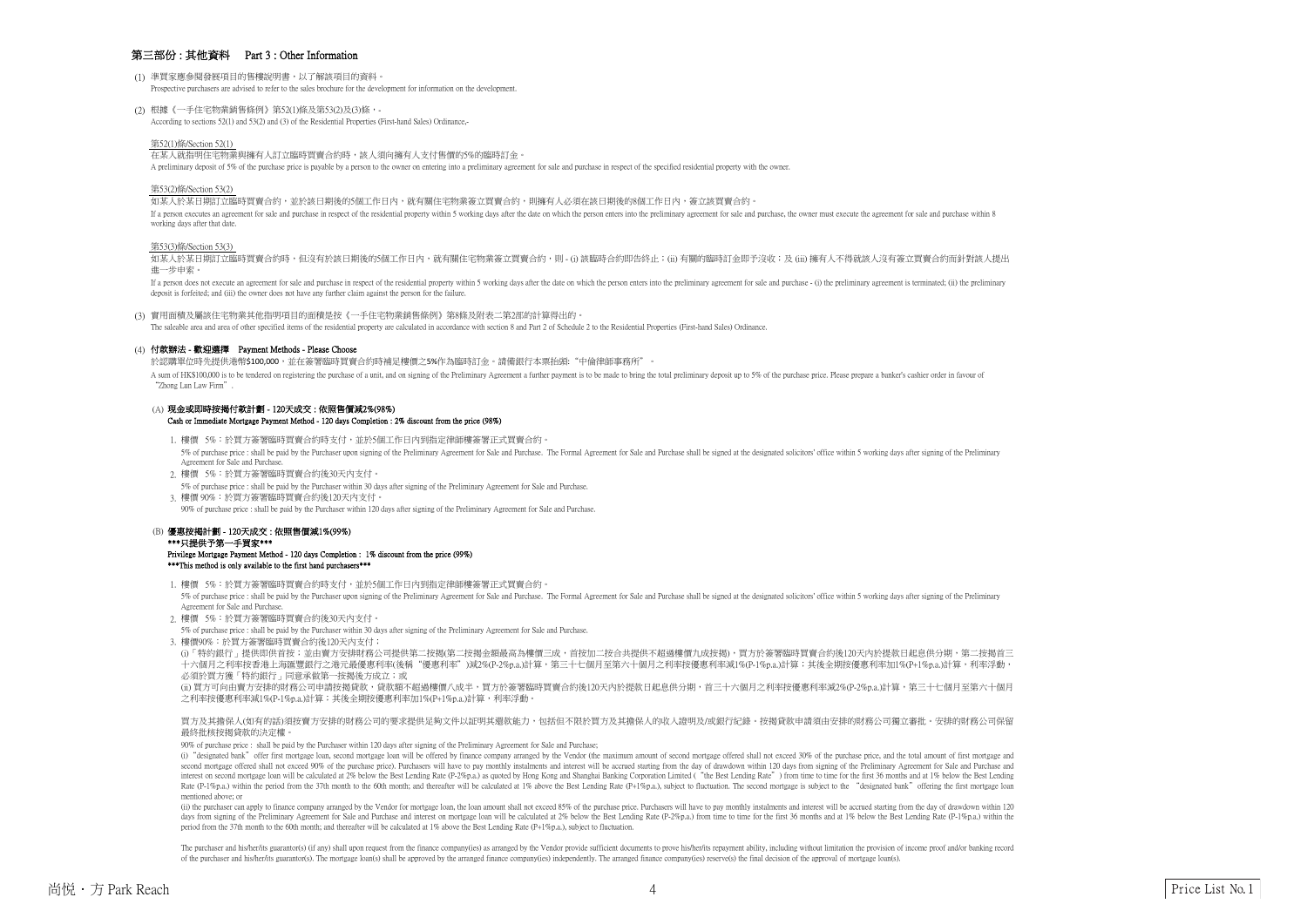#### 優惠提供 Preferential Terms

- 1. 樓價 5%:於買方簽署臨時買賣合約時支付,並於5個工作日內到指定律師樓簽署正式買賣合約。 5% of purchase price : shall be paid by the Purchaser upon signing of the Preliminary Agreement for Sale and Purchase. The Formal Agreement for Sale and Purchase shall be signed at the designated solicitors' office within Agreement for Sale and Purchase.
- 2. 樓價 5%:於買方簽署臨時買賣合約後30天內支付。
- 5% of purchase price : shall be paid by the Purchaser within 30 days after signing of the Preliminary Agreement for Sale and Purchase.
- 3. 樓價 5%:於買方簽署臨時買賣合約後120天內支付。
- 5% of purchase price : shall be paid by the Purchaser within 120 days after signing of the Preliminary Agreement for Sale and Purchase.
- 4. 樓價85%:於買方簽署臨時買賣合約後210天內支付;

(i)「特約銀行」提供即供首按;並由賣方安排財務公司提供第二按揭(第二按揭金額最高為樓價三成,首按加二按合共提供不超過樓價八成半按揭),買方於簽署臨時買賣合約後210天內於提款日起息供分期,第二按揭首 三十六個月之利率按香港上海匯豐銀行之港元最優惠利率(後稱"優惠利率")減2%(P-2%p.a.)計算,第三十七個月至第六十個月之利率按優惠利率減1%(P-1%p.a.)計算;其後全期按優惠利率加1%(P+1%p.a.)計算,利率浮 動,必須於買方獲「特約銀行」同意承做第一按揭後方成立;或

(ii) 買方可向由賣方安排的財務公司申請按揭貸款,貸款額不超過樓價八成半,買方於簽署臨時買賣合約後210天內於提款日起息供分期,首三十六個月之利率按優惠利率減2%(P-2%p.a.)計算,第三十七個月至第六十個月 之利率按優惠利率减1%(P-1%p.a.)計算;其後全期按優惠利率加1%(P+1%p.a.)計算,利率浮動。

買方及其擔保人(如有的話)須按賣方安排的財務公司的要求提供足夠文件以証明其還款能力,包括但不限於買方及其擔保人的收入證明及/或銀行紀錄。按揭貸款申請須由安排的財務公司獨立審批。安排的財務公司保留 最終批核按揭貸款的決定權。

85% of purchase price : shall be paid by the Purchaser within 210 days after signing of the Preliminary Agreement for Sale and Purchase;

(i) "designated bank" offer first mortgage loan, second mortgage loan will be offered by finance company arranged by the Vendor (the maximum amount of second mortgage offered shall not exceed 30% of the purchase price, and second mortgage offered shall not exceed 85% of the purchase price). Purchasers will have to pay monthly instalments and interest will be accrued starting from the day of drawdown within 210 days from signing of the Prelim interest on second mortgage loan will be calculated at 2% below the Best Lending Rate (P-2%p.a.) as quoted by Hong Kong and Shanghai Banking Corporation Limited ("the Best Lending Rate") from time to time for the first 36 Rate (P-1%p.a.) within the period from the 37th month to the 60th month; and thereafter will be calculated at 1% above the Best Lending Rate (P+1%p.a.), subject to fluctuation. The second mortgage is subject to the "design mentioned above; or

(ii) the purchaser can apply to finance company arranged by the Vendor for mortgage loan, the loan amount shall not exceed 85% of the purchase price. Purchasers will have to pay monthly instalments and interest will be acc days from signing of the Preliminary Agreement for Sale and Purchase and interest on mortgage loan will be calculated at 2% below the Best Lending Rate (P-2%p.a.) from time to time for the first 36 months and at 1% below t period from the 37th month to the 60th month; and thereafter will be calculated at 1% above the Best Lending Rate (P+1%p.a.), subject to fluctuation.

The purchaser and his/her/its guarantor(s) (if any) shall upon request from the finance company(ies) as arranged by the Vendor provide sufficient documents to prove his/her/its repayment ability, including without limitati of the purchaser and his/her/its guarantor(s). The mortgage loan(s) shall be approved by the arranged finance company(ies) independently. The arranged finance company(ies) reserve(s) the final decision of the approval of m

買方可獲額外3%售價折扣作為「從價印花稅」津貼優惠(不論適用之計算印花稅率之多少)。 An extra 3% discount from the Price will be offered to the Purchaser as a benefit for the subsidy of "Ad Valorem Stamp Duty" (regardless of the rate of the stamp duty applicable).

·恒地會」會員如直接經由「恒基物業代理有限公司」購入價單内住宅物業(並非經由其他地產代理公司中介成交 ),於簽契入伙後可獲贈18個月管理費。(如買方為有限公司名義,其中一位董事必須為「恒地會」會員才可獲 得此優惠。)

Any "Henderson Club" member who purchases any specified residential property in the price list of the development directly through Henderson Property Agency Limited (but not through the other estate agents) will be given m of 18 months after the execution of the assignment of the residential property by the purchaser. (If a purchase is made in the name of a limited company, at least one of its directors must be a "Henderson Club" member in o

- 1. 樓價 5%:於買方簽署臨時買賣合約時支付,並於5個工作日內到指定律師樓簽署正式買賣合約。 5% of purchase price : shall be paid by the Purchaser upon signing of the Preliminary Agreement for Sale and Purchase. The Formal Agreement for Sale and Purchase shall be signed at the designated solicitors' office within Agreement for Sale and Purchase.
- 2. 樓價 5%:於買方簽署臨時買賣合約後30天內支付。 5% of purchase price : shall be paid by the Purchaser within 30 days after signing of the Preliminary Agreement for Sale and Purchase.
- 3. 樓價 5%:於買方簽署臨時買賣合約後120天內支付。 5% of purchase price : shall be paid by the Purchaser within 120 days after signing of the Preliminary Agreement for Sale and Purchase.
- 4. 樓價 85%:於買方簽署臨時買賣合約後210天內支付。 85% of purchase price : shall be paid by the Purchaser within 210 days after signing of the Preliminary Agreement for Sale and Purchase.

Privilege Mortgage Payment Method - 210 days Completion : in accordance with the price (100%) \*\*\*This method is only available to the first hand purchasers\*\*\*

#### (D) 優惠按揭計劃 - 210天成交 : 依照售價(100%) \*\*\*只提供予第一手買家\*\*\*

#### (C) 現金或即時按揭付款計劃 - 210天成交 : 依照售價減1%(99%)

#### 「從價印花稅」津貼優惠 Subsidy of "Ad Valorem Stamp Duty" Benefit

#### Cash or Immediate Mortgage Payment Method - 210 days Completion : 1% discount from the price (99%)



Price List No.